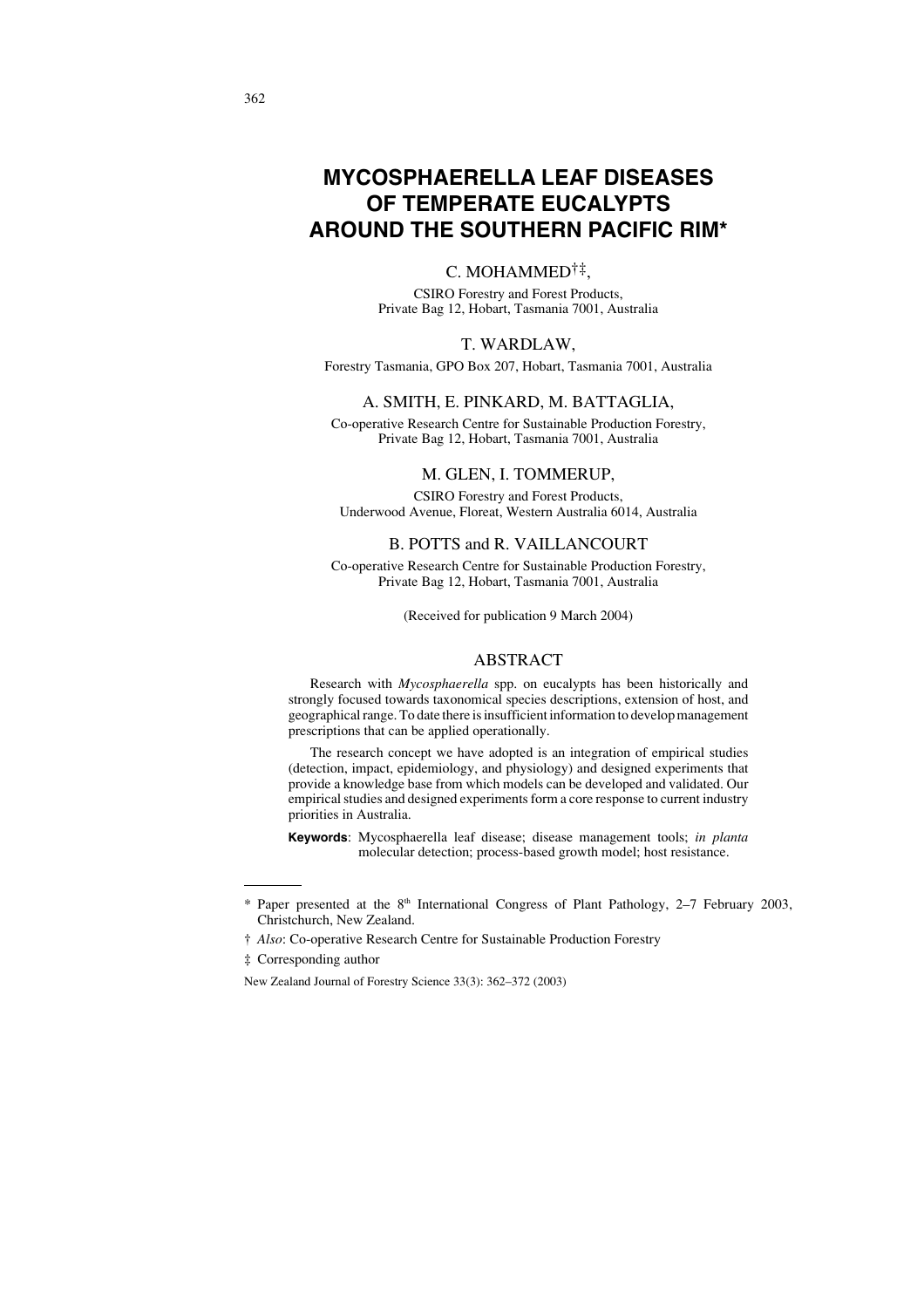#### **INTRODUCTION**

This paper reviews the status of Mycosphaerella leaf diseases on temperate eucalypt species in the south Pacific Rim countries. We describe research based in Tasmania that is being conducted using Mycosphaerella leaf disease as a case study. We aim to provide a knowledge base, a new approach, and tools for developing viable prescriptions for disease management in plantation eucalypts.

# **TAXONOMY, EPIDEMIOLOGY, AND BIOLOGY**

Over 30 species of *Mycosphaerella* have been recorded on eucalypts (Carnegie & Keane 1998; Crous 1998; Dick & Dobbie 2001; Milgate *et al*. 2001; Maxwell *et al*. 2003). Commonly a suite of leaf pathogens is found together in an area although only a small number, particularly *M. nubilosa* (Cooke) Hansf. and *M. cryptica* (Cooke) Hansf., appear responsible for significant damage (Park *et al*. 2000).

Mycosphaerella leaf disease causes loss in photosynthetic area (leaf spotting, shoot blight, and defoliation). It can lead to poor tree form and occasionally death. Damage may be "one-off" or sustained over fairly long periods. It is often difficult to confidently differentiate species of *Mycosphaerella* — especially as more than one can be present on a leaf — based on field symptoms such as the morphology of lesions or the distribution of fruit bodies. A more reliable characteristic is the development of germ tubes during ascospore germination. For example, in *M. cryptica*, germ tubes develop from only one cell of the ascospore, while in *M. nubilosa* germ tubes develop from both cells (Crous 1998). This type of character, however, is of no value for diagnosis in the field.

The only in-depth studies of the epidemiology and biology of Mycosphaerella leaf disease have been for *M. cryptica*and *M. nubilosa*(Cheah 1977; Beresford 1978; Ganapathi 1979; Cheah & Hartill 1987; Park & Keane 1987; Park 1988a, b; Carnegie 2000). Ascospore germination and subsequent leaf infection for *M. cryptica* and *M. nubilosa* have been reported by Park to be optimal under conditions of 5–7 days' leaf wetness at 15–20°C. Ascospore release requires the presence of free water (Beresford 1978; Cheah 1977; Park 1988a). Flushes of new growth appear more susceptible to infection and so disease development also depends partially upon the growth cycle. Severe epidemics are often seen in plantations with trees in juvenile foliage. Significant leaf disease, therefore, develops only in areas that have a climate that provides sufficient periods of leaf wetness and temperatures within the optimum range for leaf infection, lesion development, and spore discharge which coincide with a disease-prone stage of the host.

The areas in the southern Pacific Rim where damage from *Mycosphaerella* spp. has been reported to be severe are:

- **The coastal regions of Chile**where severe (complete) defoliation of young *E. globulus* Labill. has been observed. Surveys have identified a suite of species, including known damaging species such as *M. cryptica* and *M. marksii* Carnegie & Keane, and seven other species of *Mycosphaerella* (six new to Chile) associated with leaf disease symptoms (Ahumada *et al*. 2003). *Mycosphaerella nubilosa* was not reported by Ahumada.
- **The central North Island of New Zealand**. *Mycosphaerella* problems have been reported as serious on those eucalypt species that are no longer widely planted (e.g.,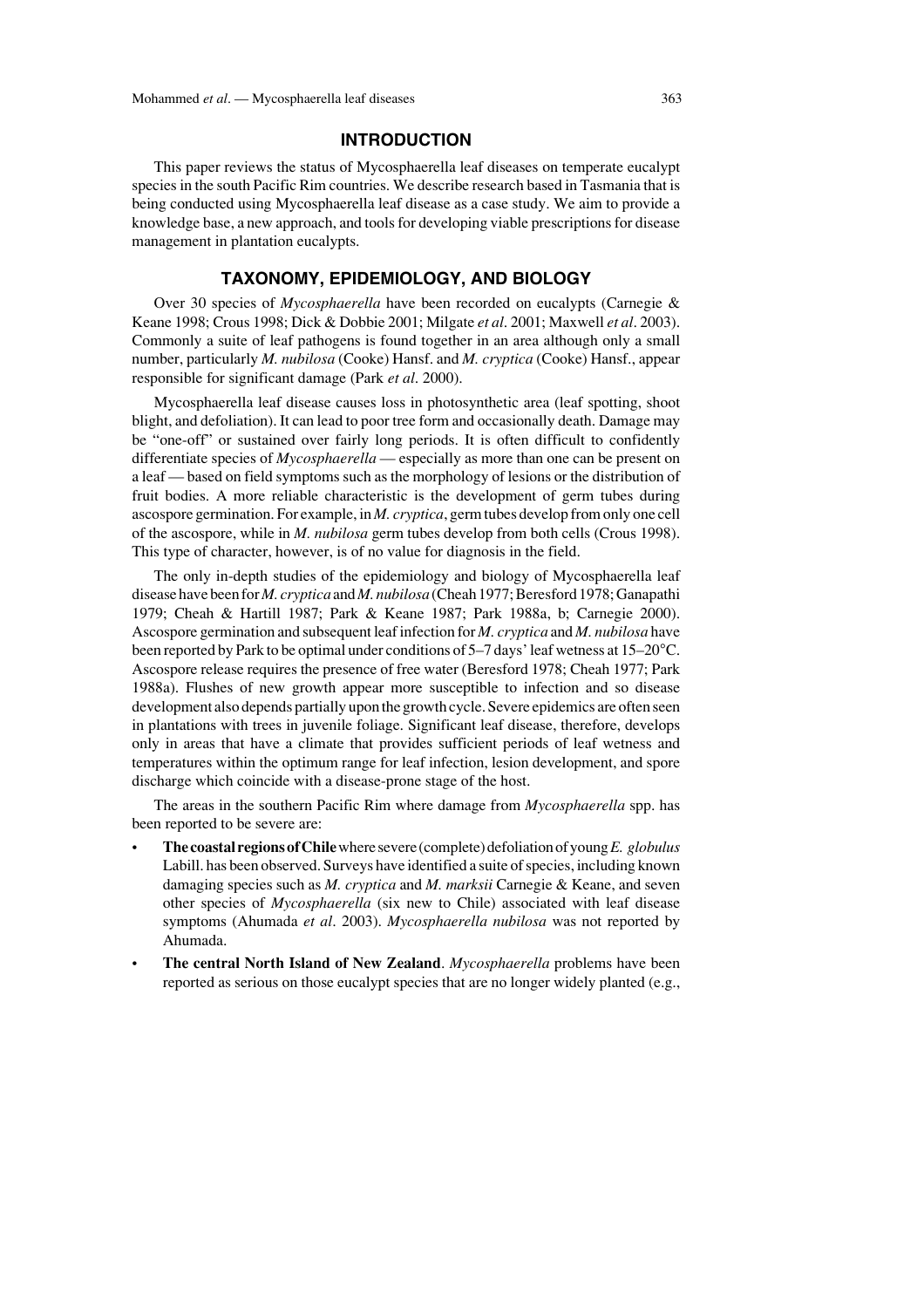*E. delegatensis* R.T.Baker). *Mycosphaerella cryptica* is the major cause of Mycosphaerella leaf disease in New Zealand, although *M. nubilosa* is present (Dick 1982; Dick & Gadgil 1983). *Phaeophleospora eucalypti* (Cooke & Massee) Crous, Ferreira & Sutton is the most significant leaf pathogen at the moment on the main species currently planted (*E. nitens*(Deane & Maiden) Maiden) (Margaret Dick pers. comm.).

- **South-eastern Australia**, where Mycosphaerella leaf disease has been of sporadic concern over the last three decades in the eucalypt plantation estate. In Tasmania severe damage from *M. cryptica* and *M. nubilosa* is concentrated in *E. globulus* plantations in north-west Tasmania where recent expansion of these plantations has exacerbated the problem. *Mycosphaerella tasmaniensis* Crous & M.J.Wingf. (Crous *et al*. 1998) is associated with severe leaf disease and shoot blight of *E. nitens* on cold high-altitude sites. Historically in Victoria severe *Mycosphaerella* epidemics occur in *E. globulus* plantations in Gippsland (Reinoso 1992; Carnegie 2000; Carnegie & Ades 2002). The incidence of *Mycosphaerella* is now increasing in the Green Triangle of western Victoria (and eastern South Australia) following the rapid expansion of *E. globulus* plantations during the late 1990s (Paul Barber pers. comm.).
- **South-western Australia**, where the number of *Mycosphaerella* species associated with Mycosphaerella leaf disease appears to have increased considerably over the past 10 years. Ten years ago studies by Abbott *et al*. (1993) and Carnegie *et al*. (1997) reported the disease to be more severe in regrowth areas of native forests and relatively low in plantation areas. Since Abbott's study in 1993, the *Mycosphaerella* inoculum load has increased and disease, especially that caused by *M. cryptica*, is now prevalent in plantations. Not only has the number of reported species increased, but first records and new descriptions of potentially damaging species (i.e., *M. nubilosa*) are frequent (Maxwell *et al*. 2003).

Mycosphaerella leaf disease is not considered a major health issue in eucalypt plantations elsewhere in Australia. In south-east New South Wales, Mycosphaerella leaf disease causes sporadic problems in *E. globulus* plantations. *Mycosphaerella cryptica* can be a problem on *E. nitens* in the higher altitude areas of New South Wales but is not widespread. *Eucalyptus pilularis*Smith is the host most susceptible to *Mycosphaerella* spp. in northern New South Wales (Angus Carnegie pers. comm.). In Queensland, the subtropical hardwood plantation estate is relatively small and in a state of expansion. The immediate and most evident damaging disease agent is the foliar pathogen *Quambalaria pitereka* (J.Walker & Bertus) J.A.Simpson*.* Mycosphaerella leaf disease does not appear to cause much damage but its presence could constitute a potential threat.

# **IMPROVED IDENTIFICATION AND DETECTION**

Difficulties in taxonomic identifications have led to inaccurate reports of the incidence and impact of different species. The interpretation and, most importantly, comparison of much past research are problematic. Accurate, rapid, and cost-effective molecular tools provide a valuable link in the differentiation of fungal associations and highlight the potential for detecting multiple pathogenic species simultaneously occupying the same niche. Nested PCR technology has recently been adapted to detect five of the most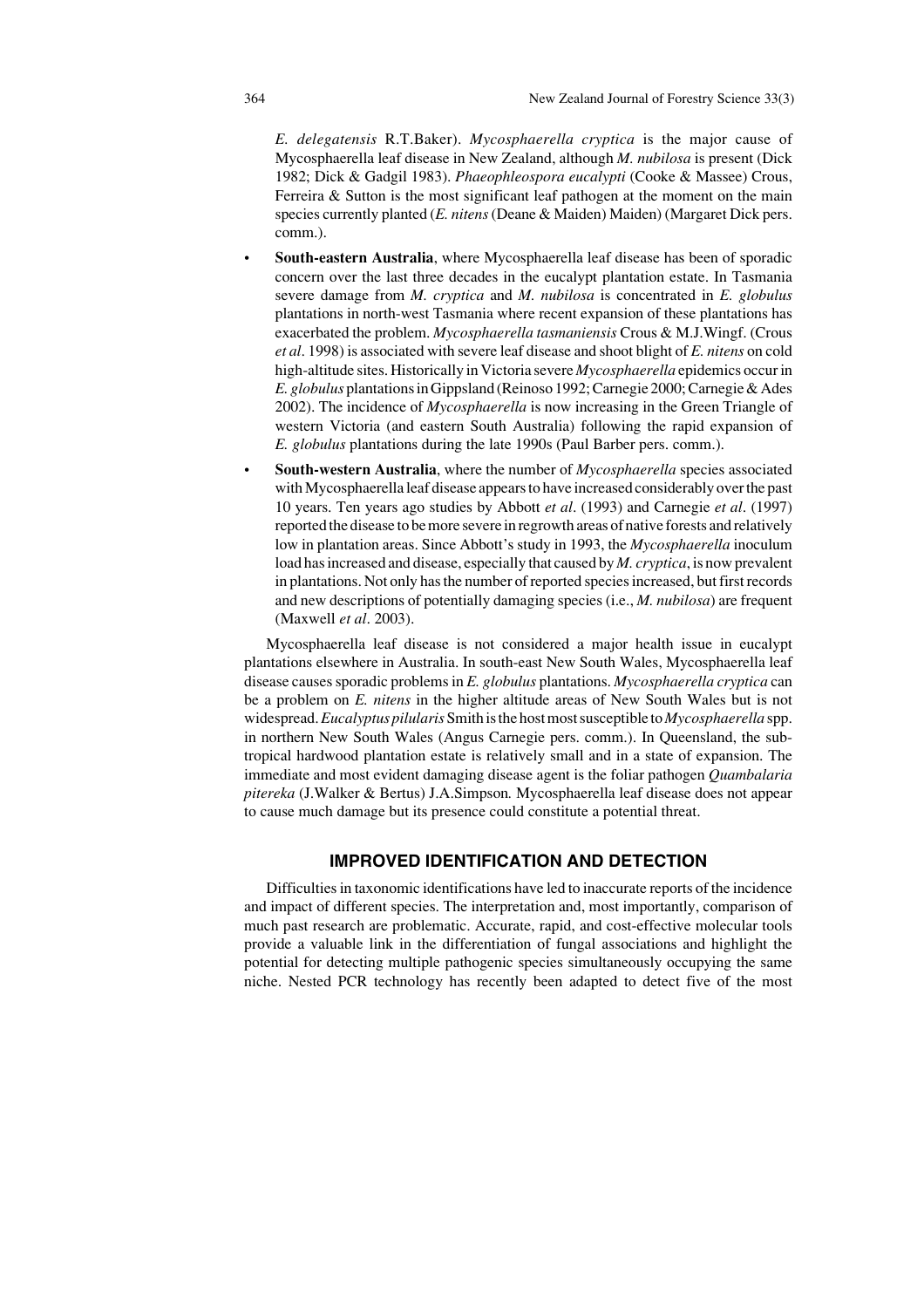pathogenic and commonly identified species in Tasmanian *E. globulus* and *E. nitens* plantations (Glen, Langrell, Tommerup, Smith & Mohammed unpubl. data). *Mycosphaerella* spp. can be detected and discriminated in 25- to 200-mm2 samples of leaf, and in stem slivers with or without visible lesions. Up to five *Mycosphaerella* spp. occurred together, even in small leaf samples, and up to three were found in small samples without macroscopically visible lesions. The detection of *Mycosphaerella* species from lesions which are too immature to produce ascospores also opens up the possibility of using the nested PCR technology to identify species at pre-visual and pre-necrotic stages, and to develop a predictive tool for plantation management months in advance of the current ability to identify Mycosphaerella leaf disease in plantations. The detection technology applied to epidemiological research would greatly enhance the development of accurate early-warning disease-forecasting systems. Whilst there is limited knowledge of the pathogenicity of some *Mycosphaerella* species, the effects of a complex of species within a leaf and within a lesion are unknown and require investigation.

## **RISK AND IMPACT MODELLING**

Near-complete defoliation certainly captures the attention of forest managers but it is the impact of a range of damage levels on growth rates and wood quality that is the key issue in intervention decisions.

There was an attempt to establish *E. globulus* plantations in north-western Tasmania in the late 1970s but planting was discontinued after 2 years because of unacceptably high damage from Mycosphaerella leaf disease (David de Little pers. comm.). The high springsummer rainfall event that led to severe Mycosphaerella leaf disease in this initial period of plantation development has recently been calculated by Wardlaw as a 1 in 25-year event. This level of risk today would be considered acceptable for short-rotation high-value crops.

The preference for planting *E. globulus* on non-frost-prone sites because of its higher pulp yields led Forestry Tasmania to plant *E. globulus*in 1997 in the Circular Head area of Tasmania instead of *E. nitens* which is less susceptible to Mycosphaerella leaf disease. Assessments of crown damage in 2002 by Wardlaw found severe Mycosphaerella leaf disease (>50% leaf area loss) in nearly 50% of 2-year-old plantations in the Circular Head area. The spring-summer rainfall event of 2002 corresponding with epidemic Mycosphaerella leaf disease was calculated to be a 1:3.3 year event. Forestry Tasmania has ceased planting *E. globulus* in north-western Tasmania until MLD can be managed.

A very small number of empirical studies have been done to measure the impact of Mycosphaerella leaf disease on eucalypt growth. Defoliation levels of 25% were shown to reduce wood volume in *E. nitens* infected with *Mycosphaerella* spp. in South Africa (Lundquist & Purnell 1987). Carnegie *et al*. (1998) maintained that levels of diseased leaf area as low as 10% result in up to a 17% reduction in the height of *E. globulus* plantation trees. Since the first study was not sufficiently similar to the disease syndrome on *E. globulus*, and the second did not measure growth for a sufficiently long period to allow confident predictions of impact, we have recently established two long-term impact trials in Tasmania:

• An exclusion trial is measuring the impact of one or two light epidemic events on the growth of *E. globulus* (between ages 1 and 2);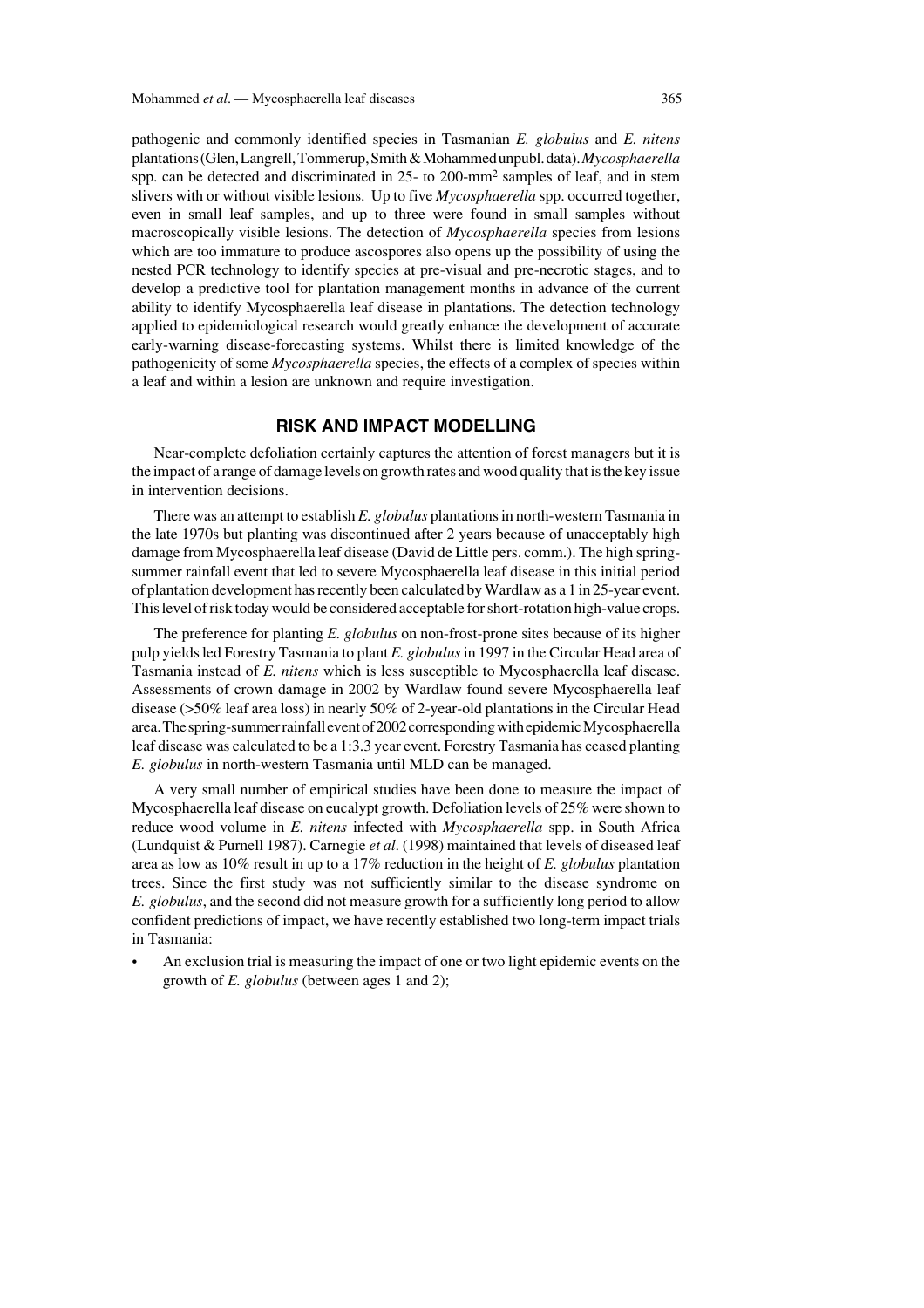• Growth plots have been established in two adjacent compartments that suffered contrasting damage. One plot escaped epidemic disease, and the other suffered severe disease (>70% crown loss) during its second growth season.

In the absence of immediate empirical data we have to resort to best-guess predictions using growth models and extrapolated impacts based on empirical data for other pests. More recently we have used process-based growth modelling (Sands *et al*. 2000; Pinkard & Battaglia 2001; Battaglia *et al.* 2002).

The economic performance of different disease and management scenarios was modelled by Wardlaw using stand management software linked to an *E. globulus* growth model based on sites in northern Tasmania (peak mean annual increment (MAI) varying from 22.5 to 32.5) pruned for solid wood, thinned at age 9 years, and harvested at age 22. Two 50% bottom-up defoliation events (at ages 2 and 3) were predicted to reduce net present value (NPV) from \$1099 to \$60/ha on high-quality sites targeted for sawlog regimes.

While a reduction in tree growth is the usual consequence of loss of leaf area, the initial responses affect basic physiological processes in the host. Photosynthetic responses are likely to vary between defoliation due to insects, to pruning, or to leaf fungal infection. Defoliation events in *E. globulus* (pruning / simulated insect defoliation) result in increased photosynthetic response in residual foliage (Elek 1997; Pinkard *et al.* 1998). However, in preliminary investigations, no compensatory response has been measured in leaves that have lost functional leaf area due to necrotic lesions caused by *Mycosphaerella* spp. (Pinkard unpubl. data). These differences in response are likely to affect source/sink relationships and influence the partitioning of biomass. The most recent dynamic growth model, CABALA, is particularly well suited to investigating the effects of diseases on growth (Battaglia pers. comm.). Biomass allocation is linked strongly to the extent to which resources limit growth, and the biomass of roots and foliage determines the rate at which these resources can be acquired. The model predicts a number of stand components other than wood volume, such as leaf area index, crown length, and the distribution of tree sizes. These can be used to measure the impact of disease incidence. Furthermore the linkages between capture of resources and the processes of allocation mean that the model has the capacity to deal with or be adapted to the impact of disease on tree function. We have used CABALA to model the effect of a 50% bottom-up defoliation of a 50-ha plantation on a high-quality site in western Australia (MAI 31.5  $\text{m}^3/\text{ha}$ ) grown for pulpwood on a 10-year rotation. A single defoliation event decreased the value at harvest by \$424/ha. We are also applying CABALA to calculating leaf wetness ("water-holding capacity" of the canopy) to better predict risk on any one site.

# **DISEASE ASSESSMENT**

In a multi-disciplinary research programme such as the one we are conducting it is essential that there is a common understanding and language to describe and measure crown damage — that caused by *Mycosphaerella* spp. and by other biotic damaging agents.

The description of damage must be accurate and must include quantitative and qualitative assessment of the type of damage (defoliation, necrotic lesions), location in the crown (e.g., top-down, bottom-up), and temporal processes (blighting *versus* senescence responses). Visual standards have been developed to provide precise and repeatable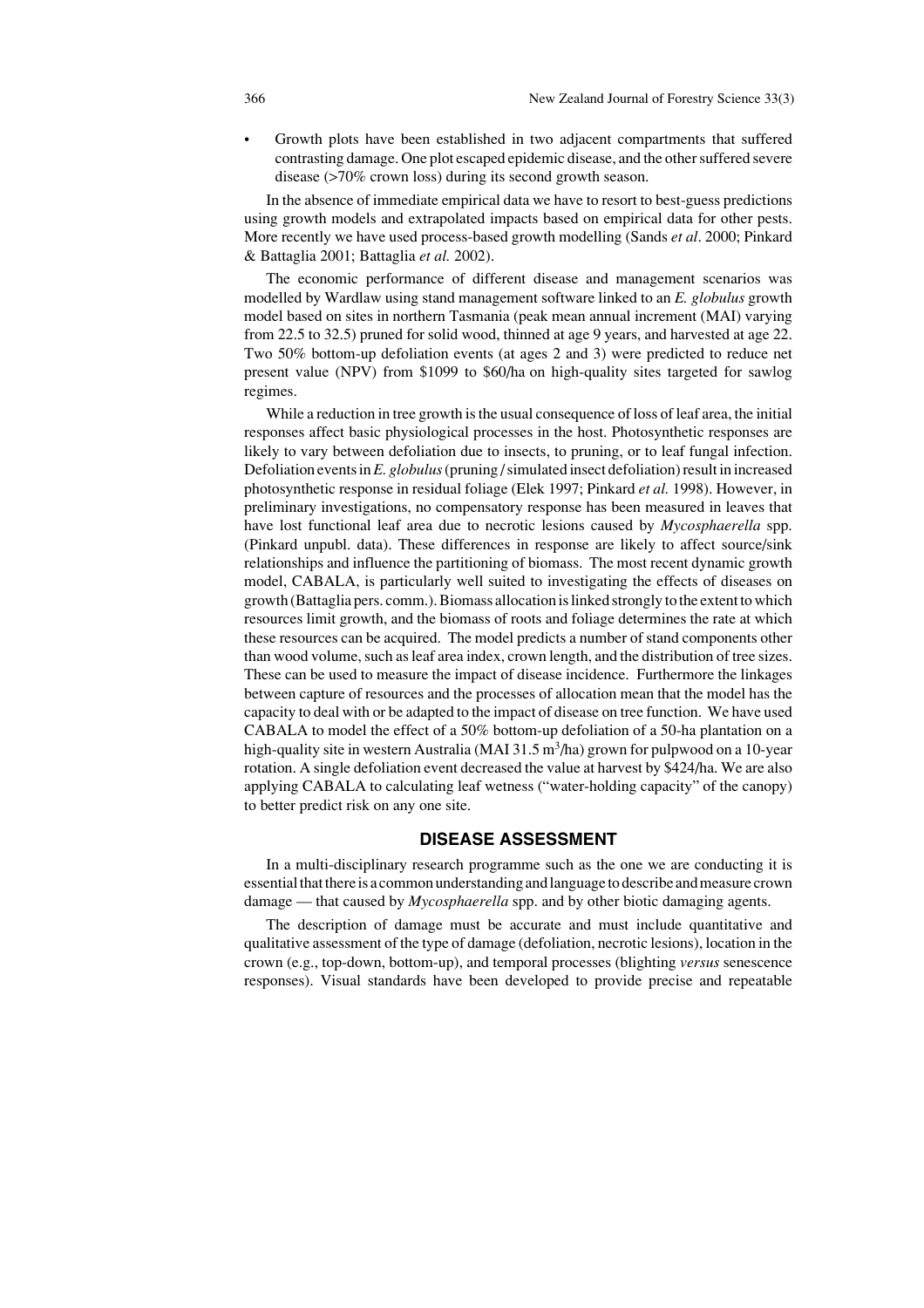measures of such damage. Assessment has to be carried out at both tree and stand levels. A group of forest pathologists and entomologists in Australia are, as a matter of priority, promoting national standards for the assessment of a crown damage index (CDI) on young eucalypts (Stone et al. 2000, 2001; Stone, Matsuki, & Carnegie, 2003; Stone, Wardlaw, Floyd, Carnegie, Wylie & Little 2003). The CDI is a single value, which represents the total amount of damage present on a tree. The three general categories to calculate this value are considered to be:

- (1) necrosis,
- (2) discoloration, and
- (3) defoliation.

However, in more specialised assessments these can be split into specific categories. For example, if a company was concerned about spread of Mycosphaerella leaf disease, and the field staff could easily differentiate the symptoms, we could separate the necrosis measurement into two scores (Mycosphaerella leaf disease necrosis, and other necrosis) without compromising the final CDI score. For each category an incidence (percentage of leaves affected in the tree crown) and a severity (percentage of leaf area damaged on affected leaves) are estimated. A detailed Mycosphaerella leaf disease visual standard (developed by Smith *et al*. in prep.) is used to obtain more accurate results (Stone, Matsuki, & Carnegie 2003).

We have tested the accuracy, repeatability, and subjectivity of assessing Mycosphaerella leaf disease and other damage at tree level to ensure the reliability, objectivity, and repeatability of the crown damage index method (Smith *et al.*in prep.). Nine assessors, with varying levels of experience, estimated damage on three plots of 50 trees each to obtain an understanding of the subjectivity of assessing damage caused by insects and fungal pathogens (e.g., *Mycosphaerella* spp.). The repeatability of estimates by the same assessor was determined by estimating damage in the same plot of 50 trees in the morning and in the afternoon. Information on the accuracy of estimates was achieved by destructively sampling nine of the assessed *E. globulus* and measuring damage levels. The most experienced assessors provided the most repeatable estimates and were generally the most accurate. The incidence of foliar necrosis was the least subjective measure, while defoliation was the most subjective and the least accurate of the indices measured. All assessors, regardless of experience, were able to predict the crown damage index to within 12%. Software that provides diagnostic assistance, training, quality assurance, and standardisation for forest health research projects and surveys in sugar maple (*Acer saccharum*Marsh.), red maple (*Acer rubrum* L.), black cherry (*Prunus serotinia* Ehrh.), white oak (*Quercus alba* L.), and northern red oak (*Quercus rubra* L.) has been developed in Canada (Nash *et al.* 1992). We recommend that similar assessment-training software be developed for application to the health assessment of eucalypts.

While field inspections enable the accurate identification of the damaging agents, the ability to objectively quantify the spatial extent of damage and the impact on stand productivity is more limited. In order to develop our decision-support models that provide management with options to respond to changes in plantation health, there is a need for quantitative data on tree health and condition. The application of high-resolution, multi-spectral, reflectance imagery offers a means to obtain spatially-explicit data on the physiological status of plantations (Martin & Aber 1996).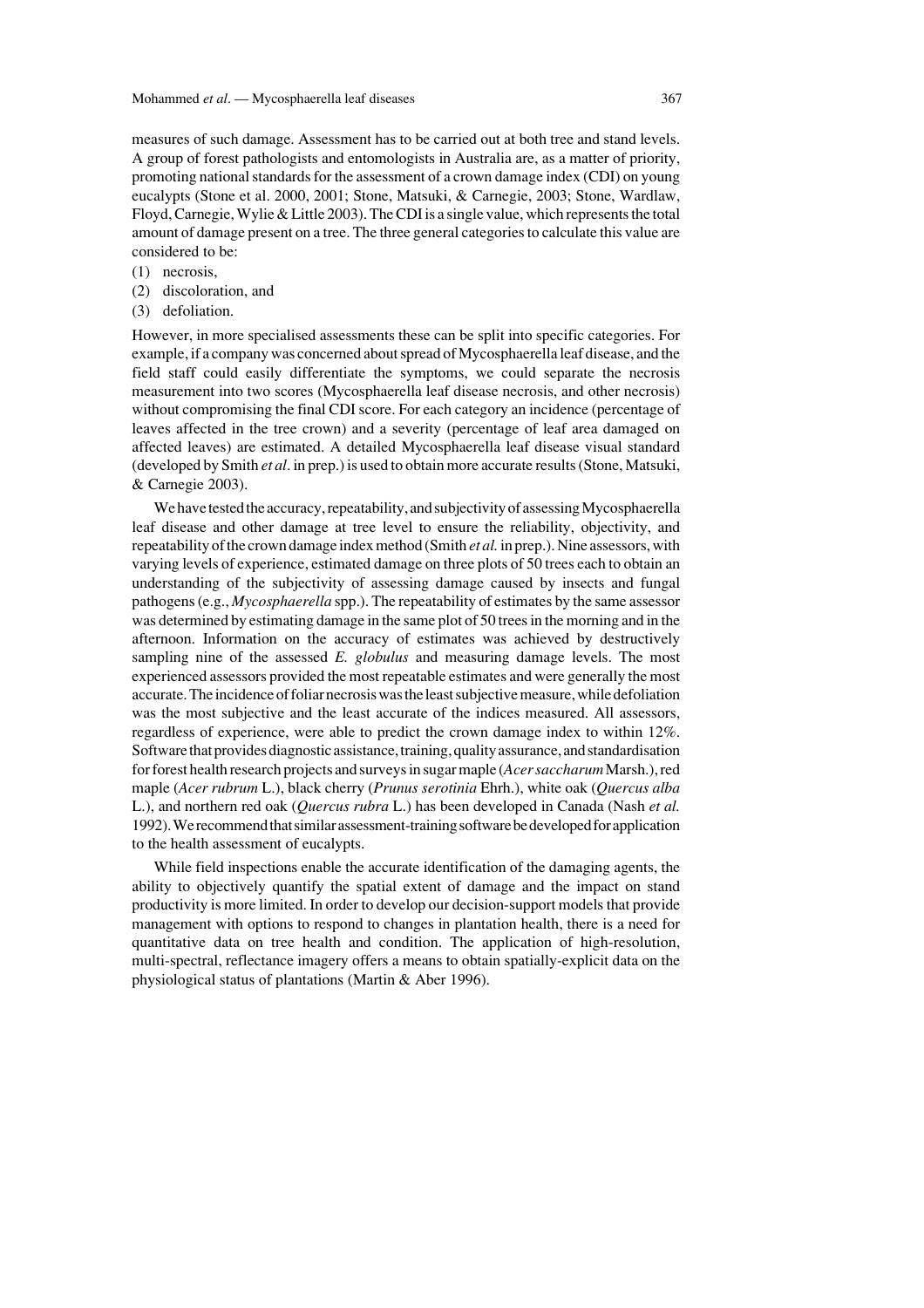The integration of digitised canopy condition coverage with other physical and environmental GIS layers presents the real possibility of spatial modelling of site-specific classification and health risk ratings (Stone, Wardlaw, Floyd, Carnegie, Wylie & Little 2003). We are currently investigating the ability and operational feasibility of remote sensing to determine Mycosphaerella leaf disease severity levels and the physiological status of diseased trees.

### **CONTROL OPTIONS**

Having predicted a high risk of recurrent epidemic disease and substantial economic losses, the next challenge is to identify possible approaches to manage the disease. The range of options in forestry is no different from agriculture but there are significant constraints in their practical implementation.

# **Exclusion / Eradication**

Exclusion / eradication is impractical — significant *Mycosphaerella* pathogens are already widely dispersed. New introductions in Australia would be exceedingly difficult to detect and map.

# **Chemical**

Fungicides are useful to control Mycosphaerella leaf disease in the nursery (Dick & Gadgil 1983; Carnegie 2000) but are not an environmentally or economically viable option in large-scale plantations. For experimental purposes, exclusion in the field can be achieved, weather and location permitting, with 2- to 3-weekly spraying of a common fungicide such as benomyl. Preliminary trials by the Forest Research Institute, New Zealand, found that two relatively new fungicides (Flusilazole and Azoxystrobin) showed promise for the control of *M. cryptica* on 2- to 3-year-old *E. nitens* (Dick pers. comm.).

Included in the trials at the Forest Research Institute was the environmentally benign, chemical, plant-defence activator phosphonate which has been sprayed aerially in National Parks and World Heritage areas to control *Phytophthora* spp. If effective, but nonphytotoxic, levels can be applied then this chemical, or similar plant defence activators such as Benzothiadiazol (Bion®), could offer protection for a considerable period of time as they operate by inducing host resistance.

#### **Resistance**

There are some clear prospects with inter-specific differences already widely used on high-risk sites (e.g., the use of *E. nitens* in north-western Tasmania). Intra-specific differences exist but have yet to be exploited operationally.

We examined the quantitative genetic variation in susceptibility to infection by *M. nubilosa* in a genetically diverse population of *E. globulus*families growing in a field trial in north-western Tasmania. The trees were 2 years old and still in the juvenile foliage stage when a heavy epidemic of *M. nubilosa* occurred. Disease incidence and severity were assessed on juvenile foliage. Disease incidence was uniform across the trial, and the mean leaf area damage was very high at 34%. Significant genetic variation in susceptibility was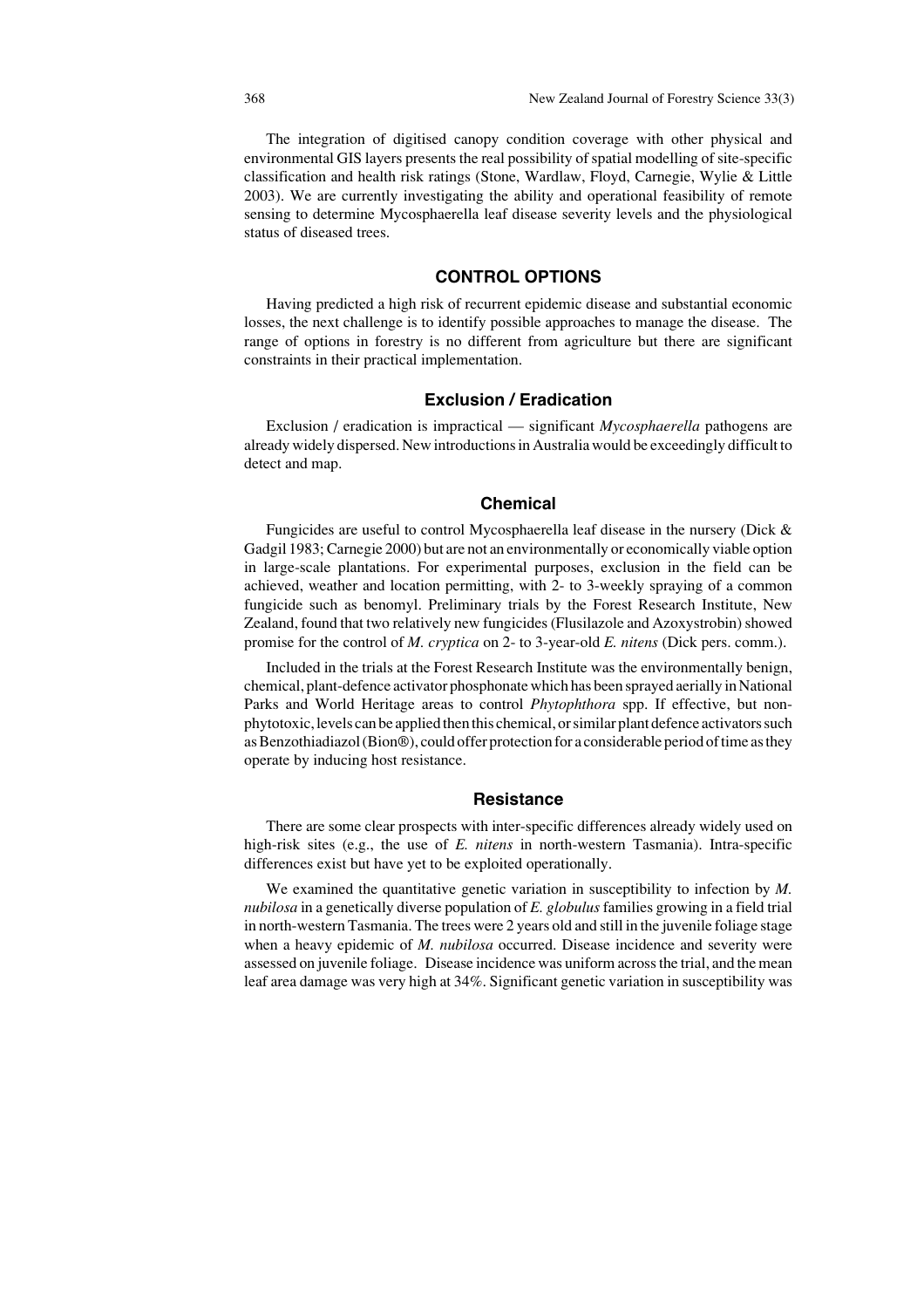detected, with a narrow-sense heritability of disease severity (0.6) being the highest yet reported for Mycosphaerella leaf disease of eucalypts. We followed the effects of this disease outbreak on growth up to age 7 years and found that *M. nubilosa* damage had a significantly deleterious impact on tree growth at both the phenotypic and genetic levels. At age 7, the top 10% of families had a mean diameter at breast height 20.8% greater than the trial mean. Approximately half of this gain would have been achieved by early selection for disease resistance  $(9.1\%)$  or height  $(11.0\%)$  at age 2, with a time advantage of 5 years. This is similar to the selection of above-average families. It is likely such gains would be reduced in homogeneous plantings of resistant genotypes, or if genotype × environment interactions are significant. Nevertheless, a large component of this gain is likely to be due to disease resistance per se, and collection of seed from resistant seed orchard parents offers the potential for rapid gains in productivity in plantations at risk of disease.

# **Silviculture**

Silvicultural treatments are considered to offer good prospects for control of Mycosphaerella leaf disease — they are operationally feasible and potentially economically viable. However, their effectiveness needs to be demonstrated experimentally.

There is some evidence that better nutrition may help to prevent or offset the effects of biotic damage (e.g., Stone & Birk 2001; Stone 1993; Carnegie & Ades 2002) but this is far from proven and the mechanisms behind such a response are not known. There is still much debate associated with the outcomes of nutritional stress and insect herbivory. Silvicultural treatments intended to improve tree vigour may also directly influence herbivorous populations, either positively or negatively. Sap-sucking insects, aphids in particular, show a positive response to nitrogen fertiliser. However, fertiliser application is perhaps the silvicultural option with most promise in countering damage associated with foliar pathogens or insect defoliation. It is well known that fertiliser treatment, in the absence of other site limitations, promotes crown development, an option largely untested for reducing the impact of fungal infections and chewing insects. Any additional resistance or accelerated onset of more-resistant adult foliage is a bonus where Mycosphaerella leaf disease is concerned.

On sites with sub-optimal soil nutrient reserves we find different responses to Mycosphaerella leaf disease that suggest early secondary fertiliser application may be a useful management tool. Height and diameter growth of trees planted in windrows is insensitive to the severity of disease, whereas trees planted in the bays between windrows record significant reductions in height increment as disease severity increases. Trees planted in windrows do not appear to display premature senescence of spotted leaves.

There is little known about the physiological effects of plant nutrition on host response to leaf infection and defoliation. A better understanding of the role of nutrition in such responses may provide operationally feasible cultural controls for use in young plantations.

# **CONCLUSIONS**

The traditional approach using empirical studies can predict (realistically) only within the same range of conditions. Our studies on Mycosphaerella leaf disease on *Eucalyptus*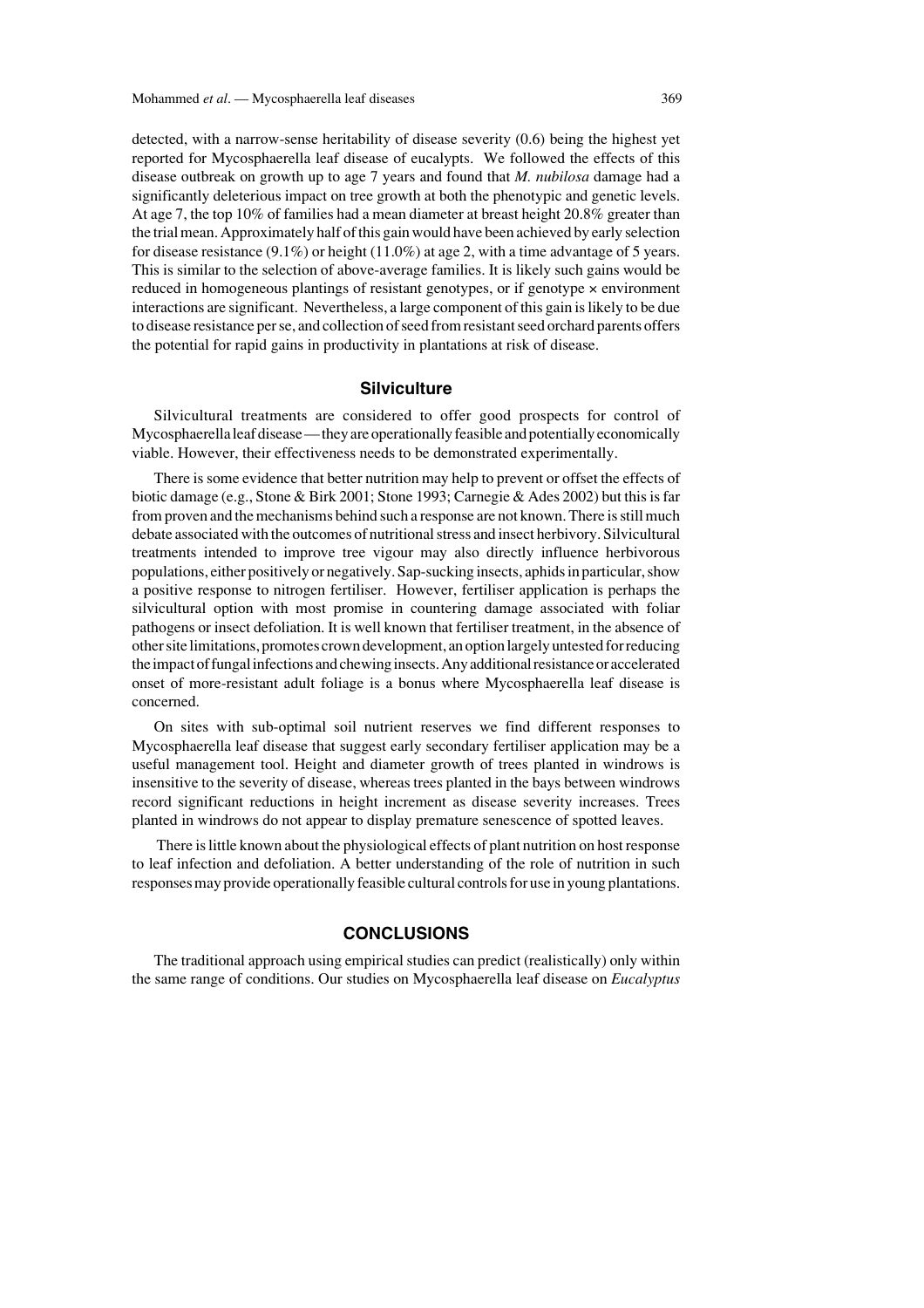*globulus* are being linked with a process-based model called CABALA being developed by the Co-operative Research Centre for Sustainable Production Forestry in Hobart. This allows the effect of damage on tree physiology to be linked with growth responses. Using Mycosphaerella leaf disease as a case study will, we hope, allow realistic scenario-building with the potential to more reliably predict the impact of similar damage caused by other pests and pathogens and the effect of modifying silvicultural prescriptions, without the need to resort to individual empirical studies.

#### ACKNOWLEDGMENTS

The authors would like to thank the following for assistance in the development of ideas and concepts in the preparation of this paper: Dr Chris Beadle (CSIRO-FFP, Hobart) and Dr Christine Stone (Research and Development Division, State Forests of NSW, New South Wales).

#### REFERENCES

- ABBOTT, I.; PVAN, H.; BURBIDGE, T.; WILLIAMS, M.; VAN HEURCK, P. 1993: Damage caused by insects and fungi to eucalypt foliage: spatial and temporal patterns in mediterranean forest of Western Australia. *Forest Ecology and Management 58*: 85–110.
- AHUMADA, R.; HUNTER, G.C.; WINGFIELD, B.D.; WINGFIELD, M.J. 2003: Molecular and morphological identification of *Mycosphaerella* spp. associated with *Eucalyptus* leaf diseases in Chile. *8th International Congress of Plant Pathology, Christchurch, New Zealand, Abstract 11.10*: 153.
- BATTAGLIA, M.; MUMMERY, D.; SMITH, A. 2002: Economic analysis of site survey and productivity modelling for the selection of plantation areas. *Forest Ecology and Management 162*: 185–195.
- BERESFORD, R.M. 1978: *Mycosphaerella nubilosa* (Cooke) Hansf. on *Eucalyptus delegentensis* R.T. Baker: Further studies of epidemiology in the North island of New Zealand. MSc. thesis, University of Auckland, New Zealand.
- CARNEGIE, A.J. 2000: A study of species of *Mycosphaerella* on eucalypts in Australia and the impact of Mycosphaerella leaf disease on *Eucalyptus globulus* Labill. Ph.D. thesis, University of Melbourne, Australia.
- CARNEGIE, A.J.; ADES, P.K. 2002: Added phosphorus is associated with reduced severity of *Mycosphaerella cryptica* in *Eucalyptus globulus. Australian Forestry 64*: 203–208.
- CARNEGIE, A.J.; KEANE, P.J. 1998: *Mycosphaerella vespa* sp. nov. from diseased *Eucalyptus* leaves in Australia. *Mycological Research 102*: 1274–1276.
- CARNEGIE, A.J.; KEANE, P.J.; PODGER, F.D. 1997: The impact of three species of *Mycosphaerella* newly recorded on *Eucalyptus* in Western Australia. *Australasian Plant Pathology 26*: 71–77.
- CARNEGIE, A.J.; ADES, P.K.; KEANE, P.J.; SMITH, I.W. 1998: Mycosphaerella diseases of juvenile foliage in a eucalypt species and provenance trial in Victoria, Australia. *Australian Forestry 61*: 190–194.
- CHEAH, L.H. 1977: Aerobiology and epidemiology of *Mycosphaerella nubilosa* (Cooke) Hansf. in *Eucalyptus* spp. M.Sc. thesis, University of Auckland, New Zealand.
- CHEAH, L.H.; HARTILL, W.F.T. 1987: Ascospore release in *Mycosphaerella cryptica* (Cooke) Hansford. *European Journal of Forest Pathology 17*: 129–141.
- CROUS, P.W. 1998: *"Mycosphaerella* spp. and their Anamorphs Associated with Leaf Spot Diseases of *Eucalyptus"*. APS Press, St Paul, Minnesota,.
- CROUS, P.W.; WINGFIELD, M.J.; MOHAMMED, C.; YUAN, Z.Q. 1998: New foliar pathogens of *Eucalyptus* from Australia and Indonesia. *Mycological Research 102*: 527–532.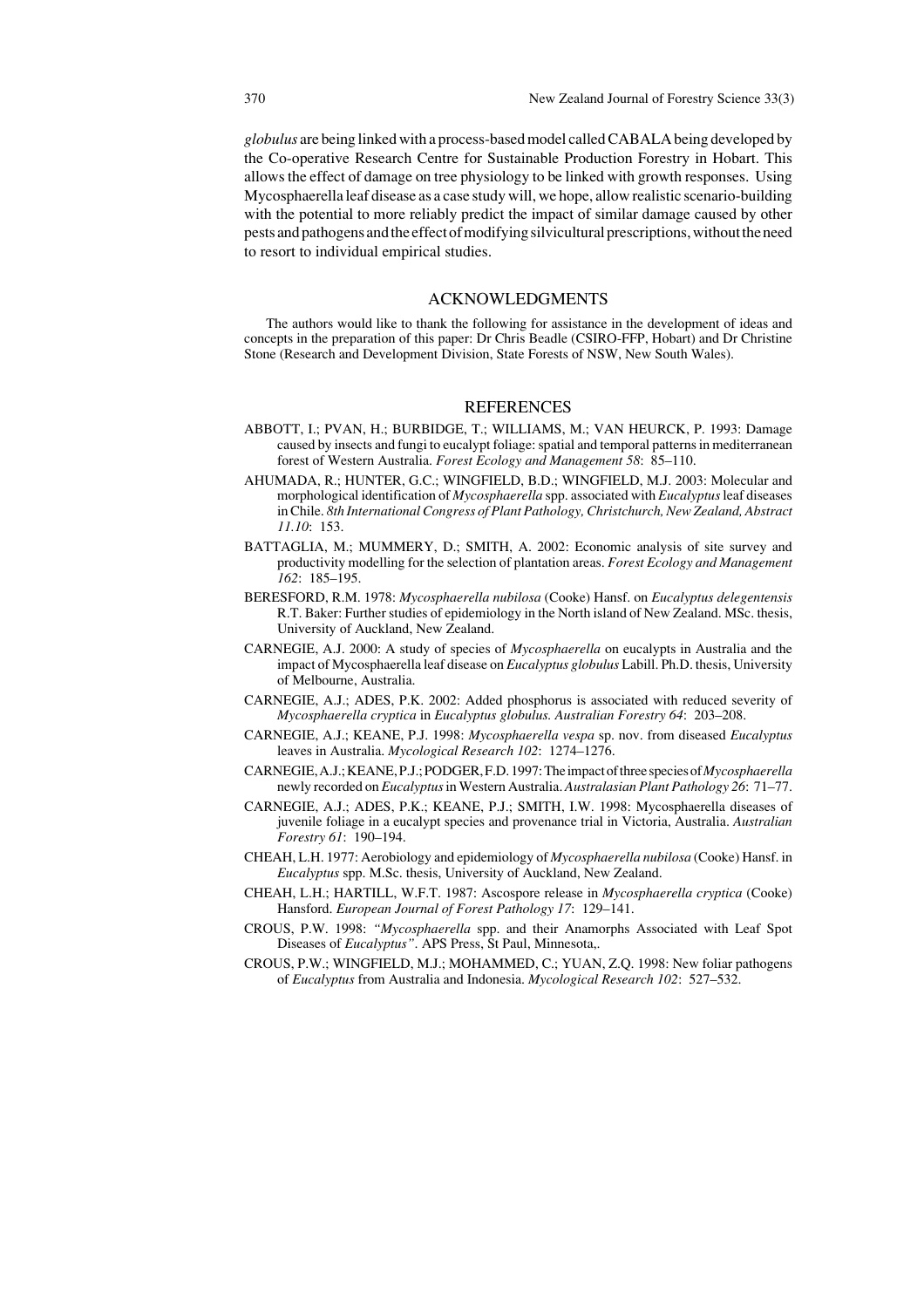- DICK, M. 1982: Leaf-inhabiting fungi of eucalypts in New Zealand. *New Zealand Journal of Forestry Science 12*: 525–537.
- DICK, M.A.; DOBBIE, K. 2001: *Mycosphaerella suberosa* and*M. intermedia* sp. nov. on *Eucalyptus* in New Zealand. *New Zealand Journal of Botany 39*: 269–276.
- DICK, M.; GADGIL, P.D. 1983: Eucalyptus leaf spots. *Forest Research Institute, Forest Pathology in New Zealand No.1*.
- ELEK, J.A. 1997: Assessing the impact of leaf beetles in eucalypt plantations and exploring options for their management. *Tasforests 9*: 139–154.
- GANAPATHI, A. 1979: Studies on the etiology of the leaf spot disease of *Eucalyptus* spp. caused by *Mycosphaerella nubilosa* (Cooke) Hansf. MSc. thesis, University of Auckland, New Zealand.
- LUNDQUIST, J.E.; PURNELL, R.C. 1987: Effects of *Mycosphaerella* leaf spot on growth of *Eucalyptus nitens*. *Plant Disease* November 1987: 1025–1029.
- MARTIN, M.E.; ABER, J.D. 1996: Estimating canopy characteristics as inputs for models of forest carbon exchange by high spectral resolution remote sensing. Pp. 61–72 *in* Gholz, H.G.; Nakane, K.; Shimoda, H. (Ed.) "The Use of Remote Sensing in the Modeling of Forest Productivity". Kluwer Academic, Dordrecht, The Netherlands.
- MAXWELL, A.; DELL, B.; NEUMEISTER-KEMP, G.G.; HARDY, G.E.S.J. 2003: *Mycosphaerella* species associated with *Eucalyptus* in south-western Australia: new species, new records and a key. *Mycological Research 107*: 351–359.
- MILGATE, A.W.; YUAN, Z.Q.; VAILLANCOURT, R.E.; MOHAMMED, C. 2001: *Mycosphaerella* species occurring on *Eucalyptus globulus* and *Eucalyptus nitens* plantations of Tasmania, Australia. *Forest Pathology 31*: 53–63.
- NASH, B.L.; SAUNDERS, M.C.; MILLER, B.J.; BLOOM, C.A.; DAVIS, D.D.; SKELLY, J.M. 1992: ForestHealth, expert advisory system for assessing foliar and crown health of selected northern hardwoods. *Canadian Journal of Forest Research 22*: 1770–1775.
- PARK, R.F. 1988a: Effect of certain host, inoculum, and environmental factors on infection of *Eucalyptus* species by two *Mycosphaerella* species. *Transactions of the British Mycological Society 90*: 221–228.
- –––––1988b: Epidemiology of *Mycosphaerella nubilosa* and *M. cryptica* on *Eucalyptus* spp. in South-eastern Australia. *Transactions of the British Mycological Society 91*: 261–266.
- PARK, R.F.; KEANE, P.J. 1987: Spore production by *Mycosphaerella* species causing leaf diseases of *Eucalyptus*. *Transactions of the British Mycological Society 89*: 461–470.
- PARK, R.F.; KEANE, P.J.; WINGFIELD, M.J.; CROUS, P.W.; KILE, G.A.; PODGER, F.D.; BROWN, B.N. 2000: Fungal diseases of eucalypt foliage. Pp. 153–239 *in* Keane, P.J.; Kile, G.A.; Podger, F.D.; B. N. Brown, B.N. (Ed.) "Diseases and Pathogens of Eucalypts". CSIRO Publishing, Collingwood, Australia.
- PINKARD, E.A.; BATTAGLIA, M. 2001: Using hybrid models to develop silvicultural prescriptions for *Eucalyptus nitens*. *Forest Ecology and Management 154*: 337–345.
- PINKARD, E.A.; BEADLE, C.L.; DAVIDSON, N.J.; BATTAGLIA, M. 1998: Photosynthetic responses of *Eucalyptus nitens*(Deane and Maiden) Maiden to green pruning. *Trees: Structure and Function 12*: 119–129.
- REINOSO, C. 1992: Variation in *Eucalyptus globulus* in susceptibility to *Mycosphaerella* leaf diseases. Honours thesis, University of Melbourne, Australia.
- SANDS, P.J.; BATTAGLIA, M.; MUMMERY, D. 2000: Application of process-based models to forest management: experience with PROMOD, a simple plantation productivity model. *Tree Physiology 20*: 383–392.
- SMITH, A.H.; PINKARD, E.A.; S.C., BATTAGLIA, M.; MOHAMMED, C.L.: Precision, subjectivity and accuracy of pest and pathogen damage assessment in young eucalypt plantations (in prep.)